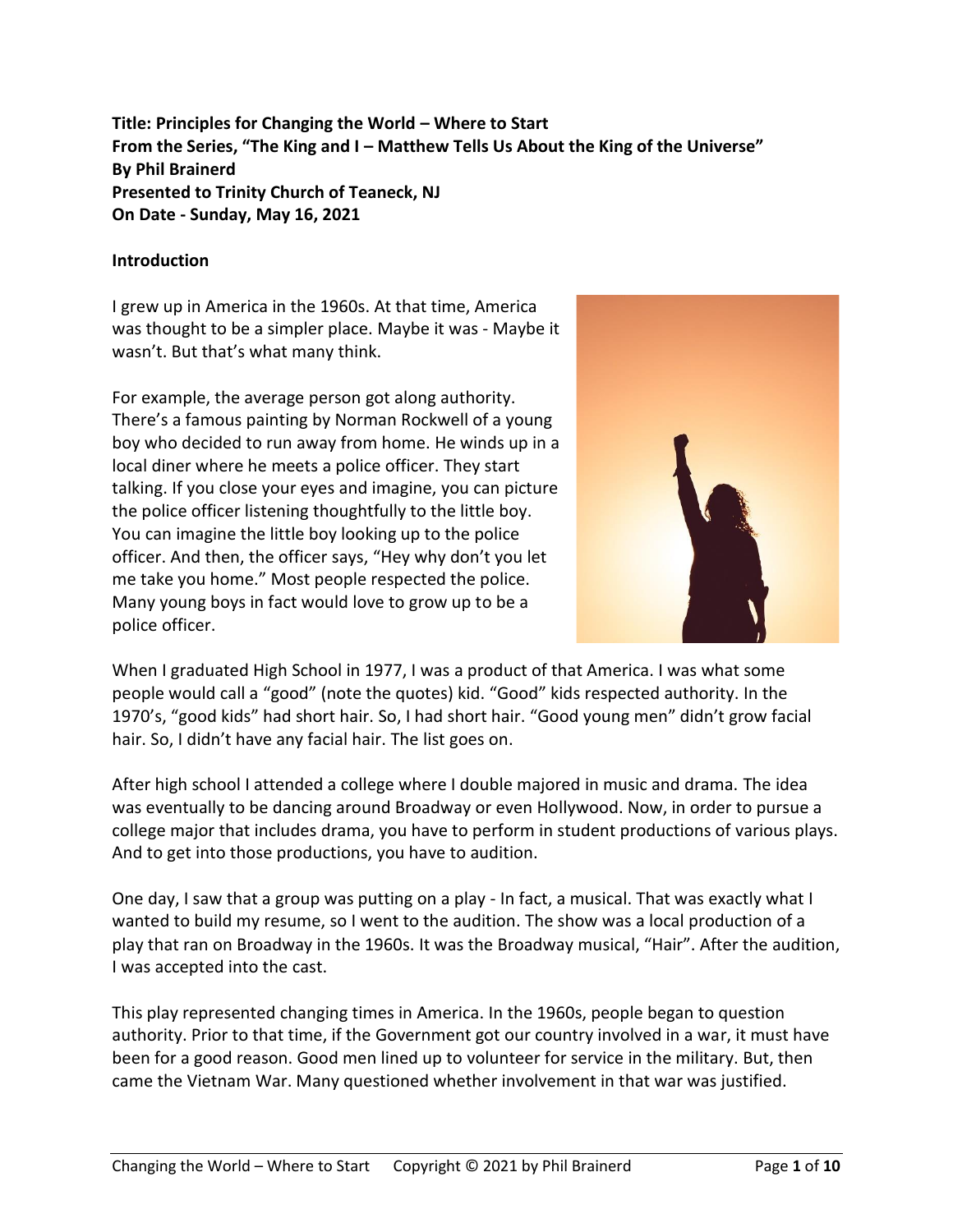Prior to that time, if the police arrested someone, it had to be for a good reason. But then some people began to question. Maybe the police had become corrupt?

Prior to that time, factories sprang up all over our country. They made our automobiles and television sets. They made the weapons that we used to win wars. When people saw smokestacks from the factories, those smokestacks were a sign of progress. But one day, we noticed that those smokestacks were putting things into the air that were bad for our health. We began to worry about pollution.

Lots of things that were thought to be good in previous years now came into question. What do you do when you see systems that you used to trust go bad? What do you do in the face of alleged corruption?

Well, many began to protest. The ways that they protested were celebrated in the musical, "Hair". I was influenced by being in that play, so I bought into a lot of what it presented. Some protested by rejecting authority. That meant breaking standards. For example: Good young men had short hair. Protestors grew long hair. Since I bought into all this, I grew my hair down to my shoulder blades and added a beard. Some protested by going to rallies and holding signs and chanting chants and singing songs. Since I bought into all this, I did that, too.

Today, a lot of young people follow the pattern that I went though. They grow up in normal homes. They live normal lives. Then, they go away to school, or they start hanging around with a different crowd. At some point, they meet people who are unhappy with the world. And so, they start on the path to becoming protesters.

All protesters have something in common: *They want to change their world.*

We're in a section of Matthew, chapters five through seven, that we're calling "The Christian Manifesto". This section of Matthew breaks down into several sub-parts, so we haven't focused on the main idea for a while now. We haven't talked about a "Manifesto".

We've learned that there are people in the world who are blessed. We learned that there are important things that Matter to the master. Those things tell us what the world should look like. We just learned about best practices for followers of Jesus. Those things tell us how to be effective. But now, it's time to get back to the Manifesto.

Any good manifesto teaches people how to change the world. So, today we begin the final section of the Christian Manifesto. Jesus teaches us "Principles for Changing the World."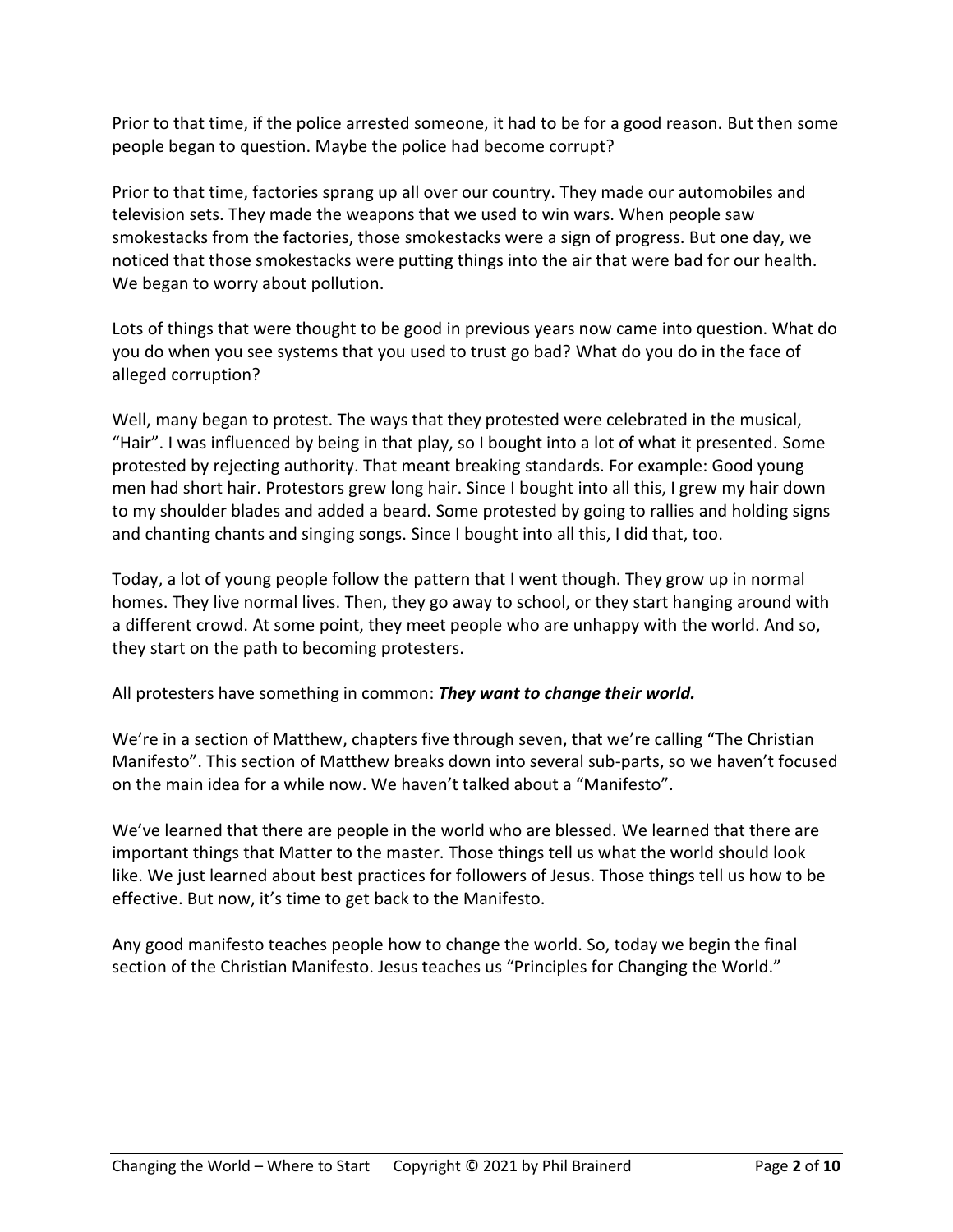In the coming weeks, we'll learn what they are. Today, we're going to learn the first principle for changing the world: We're going to learn where to start. Let's learn about the first principle by reading from Matthew, chapter 7.

# Matthew 7:1-5

7 "Do not judge, or you too will be judged. 2 For in the same way you judge others, you will be judged, and with the measure you use, it will be measured to you. 3 "Why do you look at the speck of sawdust in your brother's eye and pay no attention to the plank in your own eye? 4 How can you say to your brother, 'Let me take the speck out of your eye,' when all the time there is a plank in your own eye? 5 You hypocrite, first take the plank out of your own eye, and then you will see clearly to remove the speck from your brother's eye.

So, Jesus teaches us the first principle for changing the world. Where to you start? Answer: You start with yourself.

Let's take this apart.

"Do not judge, or you too will be judged.  $(7:1)$ "

Jesus tells us to avoid judging others. What does he mean by that? If this were the only statement in the Bible, we would take it as meaning that we should spend our lives sitting passively when other people do things that we believe are wrong. However, it's not the only statement in the Bible. Let's look at some others.

We'll start by learning something about one of the greatest men in the Bible – Moses.

The next day Moses sat to judge the people, and the people stood around Moses from morning till evening. (Exodus 18:13)

So, we see here that Moses, one of the greatest men in the Bible, was a Judge. It says here he "…sat to judge the people." It turns out that there were a number of people in the Old Testament who were judges. There's even a book in the Bible with that title. Are there other places in the Bible that talk about judging? How about the New Testament?

2 …do you not know that the saints will judge the world? And if the world is to be judged by you, are you incompetent to try trivial cases? 3 Do you not know that we are to judge angels? (I Corinthians 6:2-3)

Look at that: "The saints will judge the world", and, "…we are to judge angels." That sure sounds like judging. In fact, "the saints", people who make up the church of Jesus Christ, are supposed to do it one day.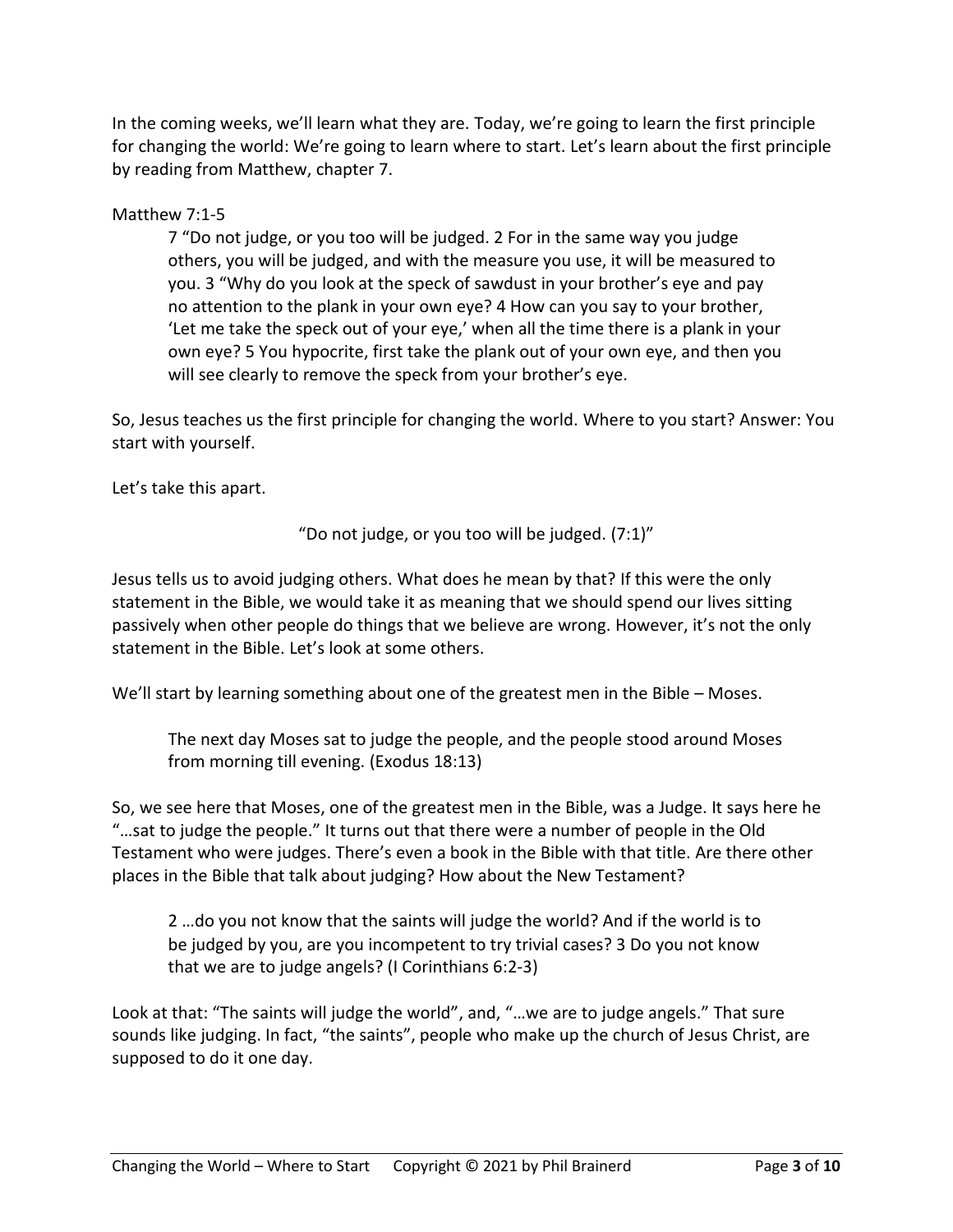In some places in the Bible, righteous people are involved in judging. Some are in the past. Some are in the future. So, when Jesus says not to judge, what is he referring to?

I think he's referring to two things. First is the type of judging. Next is the time of judging. Let's look first at the type of judging. We mentioned that Moses was a judge. How did he do it?

We only read one sentence about the kind of judging that Moses did. Let's read more.

13 The next day Moses sat to judge the people, and the people stood around Moses from morning till evening. 14 When Moses' father-in-law saw all that he was doing for the people, he said, "What is this that you are doing for the people? Why do you sit alone, and all the people stand around you from morning till evening?" 15 And Moses said to his father-in-law, "Because the people come to me to inquire of God; 16 when they have a dispute, they come to me and I decide between one person and another, and I make them know the statutes of God and his laws." (Exodus 18:13-16)

Look at the main point of what Moses did: "…I make them know the statutes of God and his laws." Various situations were brought before Moses. He met those situations by applying the laws of God.

This started the process of "civil law". There were times when people had disputes. There were times when people committed crimes. Those situations were brought before a recognized governmental official. That official had two main requirements. The first is mentioned here: *It was someone who knew the laws of God well.*

There was a second requirement: That individual was to conduct thorough investigations.

The judges shall inquire diligently. (Deuteronomy 19:18)

A judge was to listen. They were to examine evidence. They were to see for themselves whether something was true.

It's interesting, God modelled this himself. In the book of Genesis, God meets with Abraham. God announces that the cities of Sodom and Gomorrah have fallen into sin. In this conversation, God says the following to Abraham:

Then the Lord said, "Because the outcry against Sodom and Gomorrah is great and their sin is very grave, I will go down to see whether they have done altogether according to the outcry that has come to me. And if not, I will know." (Genesis 18:20-21)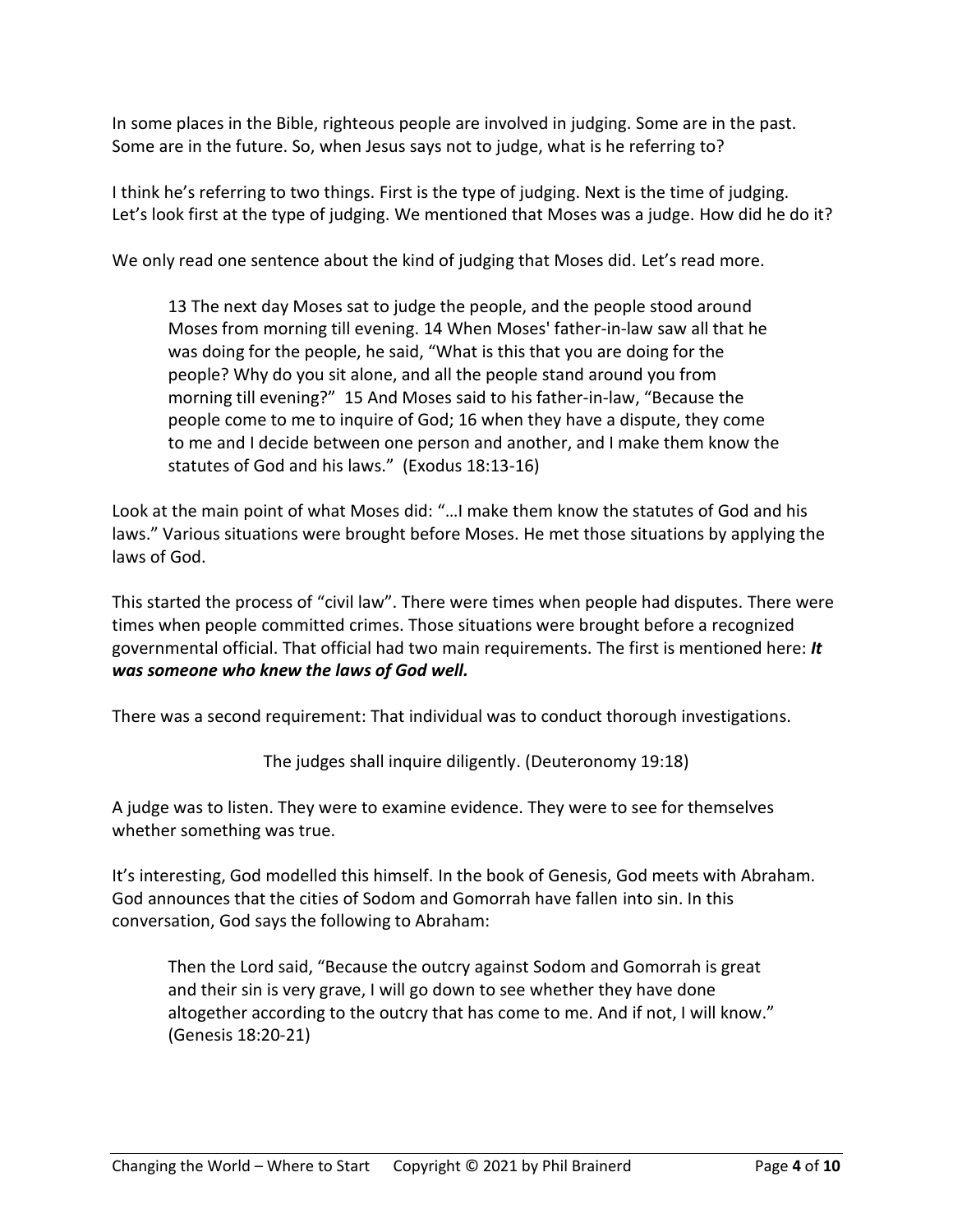What's God doing here? God is all-present and all-knowing. He didn't have to physically go down to the city of Sodom and Gomorrah. But to make the point, to set the example, he's saying, "I will thoroughly investigate." That's the model.

Here are two important points: If we want to talk about changing the world, we have to know what the world should look like. For that to happen, we need to know God's word. And we must know it well. Next, we must be willing to do the hard work of investigating. We need to ask questions. We need to look. We need to listen.

To understand this, we have to remember the world that Jesus was speaking to. Recall the religious leaders had largely corrupted the study of God's word. They picked the parts they like and ignored the parts they didn't like. The parts they liked were the parts that made them look good - The parts that were easy for them to do. They ignored the parts that identified their sin. This resulted in people who felt superior to everyone around them. People who get into this state have a funny way spending their time: They like to judge people. But, they don't judge the way great leaders like Moses judged.

Here's an example of how the religious leaders acted.

9 To some who were confident of their own righteousness and looked down on everyone else, Jesus told this parable: 10 "Two men went up to the temple to pray, one a Pharisee and the other a tax collector. 11 The Pharisee stood by himself and prayed: 'God, I thank you that I am not like other people—robbers, evildoers, adulterers—or even like this tax collector. (Luke 18:9-14) 12 I fast twice a week and give a tenth of all I get.' 13 "But the tax collector stood at a distance. He would not even look up to heaven, but beat his breast and said, 'God, have mercy on me, a sinner.' 14 "I tell you that this man, rather than the other, went home justified before God. For all those who exalt themselves will be humbled, and those who humble themselves will be exalted."

Here's a religious leader, a Pharisee. Does he understand the Scriptures? He's supposed to. But somehow, he thinks the whole law of Moses boils down to just a few sentences. He thinks as long as he doesn't steal or commit adultery, he's fine. He thinks all he has to do is fast and tithe. Now, stealing and adultery are bad. Tithing and fasting are good. It's just that there's a whole lot more involved in righteous living.

To further bolster himself, he looks over at someone else and immediately starts to judge them. He has not been asked to. He has not been invited. He just does it. Does he take the time to investigate? Does he talk to the tax gatherer? No, he just makes a snap judgement and assumes instant guilt.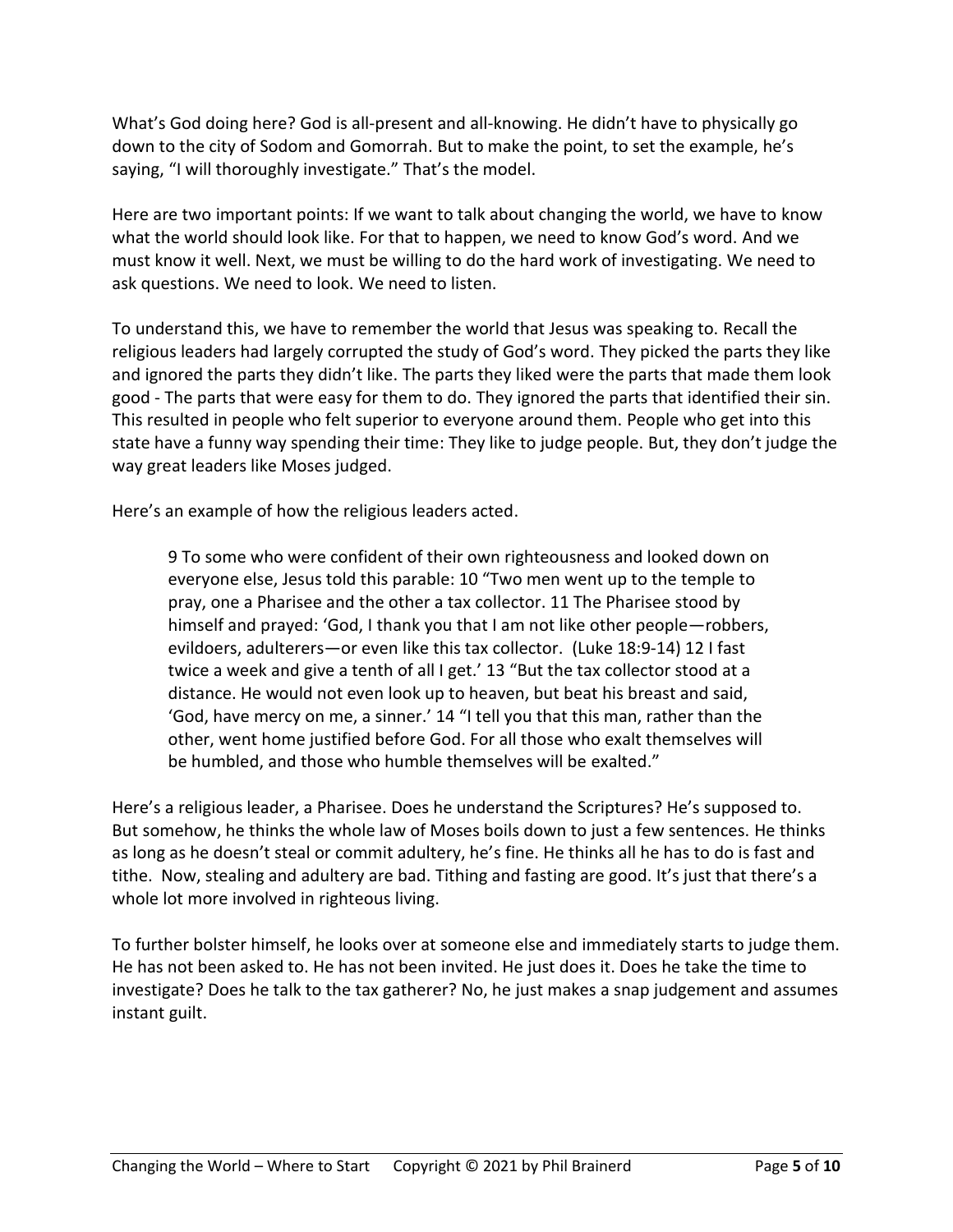Now, notice the tax gatherer. This is interesting: Do you know what he's doing? He's judging, too. And, he's being very harsh. But you know what? He's judging himself. He's starting with himself. In the end, Jesus says the Tax collector, considered low life by the religious leaders, will be better off than the Pharisee.

So, Jesus is warning us about the type of Judgement that we employ. There is good judgement. It's based on the Scripture. It does the hard work of investigating. So, Jesus isn't contradicting the rest of Scripture. He's not saying that there should never be judgement. He's saying be careful.

This is not unlike other things that Jesus has said recently. Recall, Jesus said that it would be better to cut off your hand than to sin. When we studied that, we reminded everyone that none of the Apostles felt led to cut off their hands. Jesus was using hyperbole, colorful images, to make his point. The same is true here. Jesus is saying that it would be better to avoid judging all together than to fall into the trap of the religious leaders.

He explains further:

"For in the same way you judge other, you will be judged. "

If for some reason the time comes for you to be judged, how would you like to be judged? Would you like to be judged by some solid, regular standard? Or would you like to be judged by whatever some random person thinks is important, based on what they're good at?

If you were to be judged, would you like a fair investigation? Would you like people to work hard to listen to you? Would you like the investigators to carefully review evidence that may prove your innocence? Or would you like uncaring people to make a snap judgement and ignore you?

Jesus goes on:

...and with the measure you use, it will be measured to you.

Do we need to take a lot of time explaining that? Some of the illustrations Jesus used 2,000 years ago work just fine today. Today we might say, "Whatever you dish out is coming right back at you."

A further thought: If I were to ask, "Would you like to be judged by the perfect Word of God after a full and fair investigation?", how would you respond? You might want to give it some thought!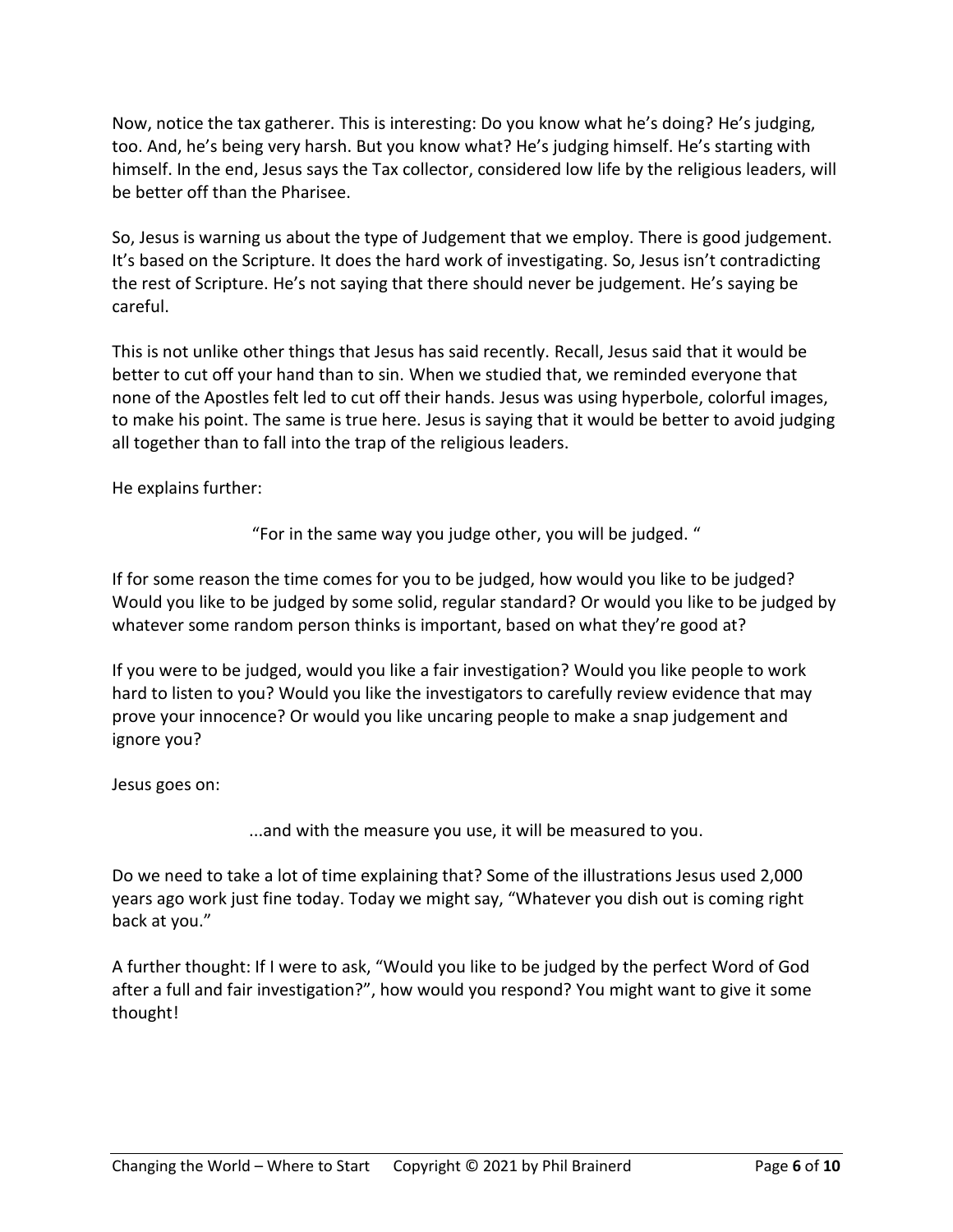Do you know how the tax collector answered that question? When he started with himself and considered his own sin, he responded by saying, "I don't want justice." This man judged himself. He found himself guilty. So, he didn't ask for justice. *He begged for mercy.* He didn't have time to look around at others. He was in too much need of God's grace. And in the end, he was better off than the Pharisee.

This brings us back to our original thought: This is the Christian Manifesto. Jesus is giving us principles to change our world. So, Jesus goes on:

Why do you look at the speck of sawdust in your brother's eye and pay no attention to the plank in your own eye? How can you say to your brother, 'Let me take the speck out of your eye,' when all the time there is a plank in your own eye? You hypocrite, first take the plank out of your own eye, and then you will see clearly to remove the speck from your brother's eye. (3-5)

Again, do I need to spend a lot of time explaining? This is yet another illustration that has stood up through the centuries. Jesus is a carpenter, so he uses a woodshop illustration. One person gets a little speck of something in his eye. Maybe some sawdust? It's amazing how one small speck can slow somebody down. This person has stopped everything to work on this speck.

Then, someone else comes along. He's got a plank in his eye. Some translations say a log. Whereas a speck will slow you down, a plank makes you totally blind. Imagine someone with a big plank sticking out of their eye socket offering to help anyone else with anything. This is comical! This belongs on Saturday Night Live or Monty Python. Anyone foolish enough to allow this person to help is going to wind up in much worse shape than when they started.

And that's what many people in the days of Jesus were doing. They were blinded by their sin and ignorance. But they offered to help others. They wanted to change their world, but they were blind.

Jesus makes it clear: If you want to change the world, start with yourself.

Here's where things get hard. No one can change themselves. You must ask God for help. There is a very simple pattern that Jesus offers to any who will follow him. Admit that you're a sinner. Ask him to help. He will happily save you from your sin. Then, he will give you his Holy Spirit to guide you. You will begin a lifelong journey. You must study God's word. You must learn it well. This is important: God's Holy Spirit will help you to apply it first to yourself. You will certainly discover that there is far more sin in your life than you first thought. You will discover that without God's ongoing help, you can never change.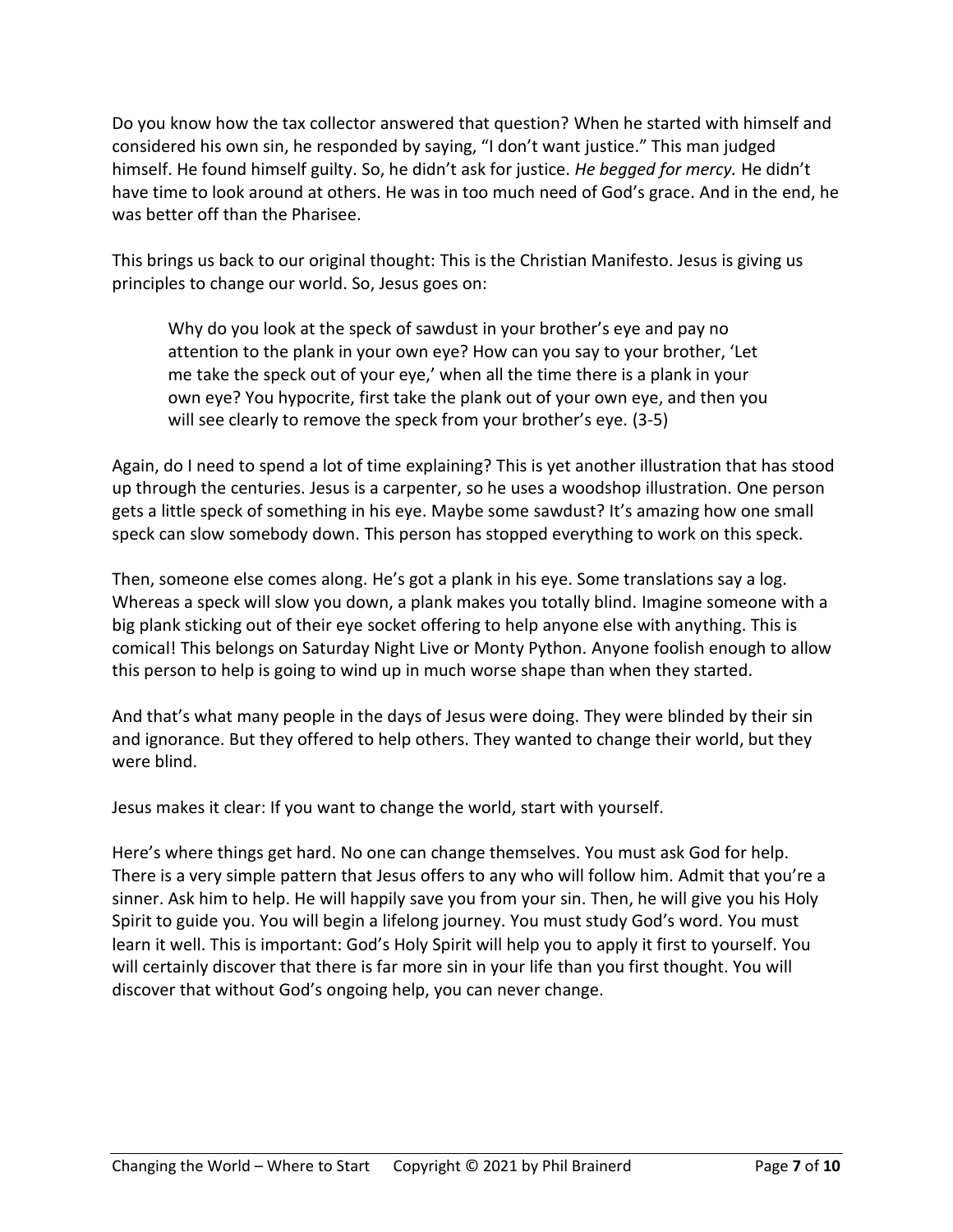We just talked about the type of Judgement. Let's talk now about the time of judgement. We'll read two verses. The first is from John's Gospel:

If anyone hears my words but does not keep them, I do not judge that person. For I did not come to judge the world, but to save the world. (John 12:47)

Let's read now something that the Apostle Paul said to his friends in the city of Corinth:

10 For we must all appear before the judgment seat of Christ, so that each of us may receive what is due us for the things done while in the body, whether good or bad. (II Corinthians 5:10)

In the first verse we read from the book of John, we're told that Jesus did not come to judge the world. Rather, his focus was to save the world.

However, there will come a day when Jesus will judge. He will sit on a throne. It's referred to as "the judgement seat of Christ". On that day, he will very much act as a judge. And we read earlier, *we will be helping him.*

So, our focus now, in this age, like Jesus, is to help people to be saved. Once we have invited Jesus to give us his Holy Spirit, we can encourage others to do the same. The Holy Spirit will help people to see their sin so that they can repent and be saved. We can help by understanding God's Word. That way, we can help people by answering questions and offering encouragement. *But only after we've begun the process of being changed ourselves.*

## **What does this mean for us today?**

Before we close, let's ask an important question: What does this mean for us today?

Let's look at this first on a personal level. We said that in Jesus' day, the Pharisees had a standard of rules that didn't comply with the Scripture. Those people looked down on everyone else - Just like the Pharisee in the story that we read a few moments ago.

Do we do that? Do we have rules that we've selected? Some of them are Scriptural. But, we've picked rules that we like – rules that are easy for us. Some of our rules, perhaps, are not Scriptural. Do we sometimes give in to the temptation to look down on others who don't comply with our rules? Jesus warns his followers to be careful.

Having said that, let's consider this now on a higher level. We started today by saying that lots of people look at their world, and they see things that are wrong. So, they go out and protest. Those are the energetic ones. Some folks stay home and protest. They look at current events on the TV and shake their fists.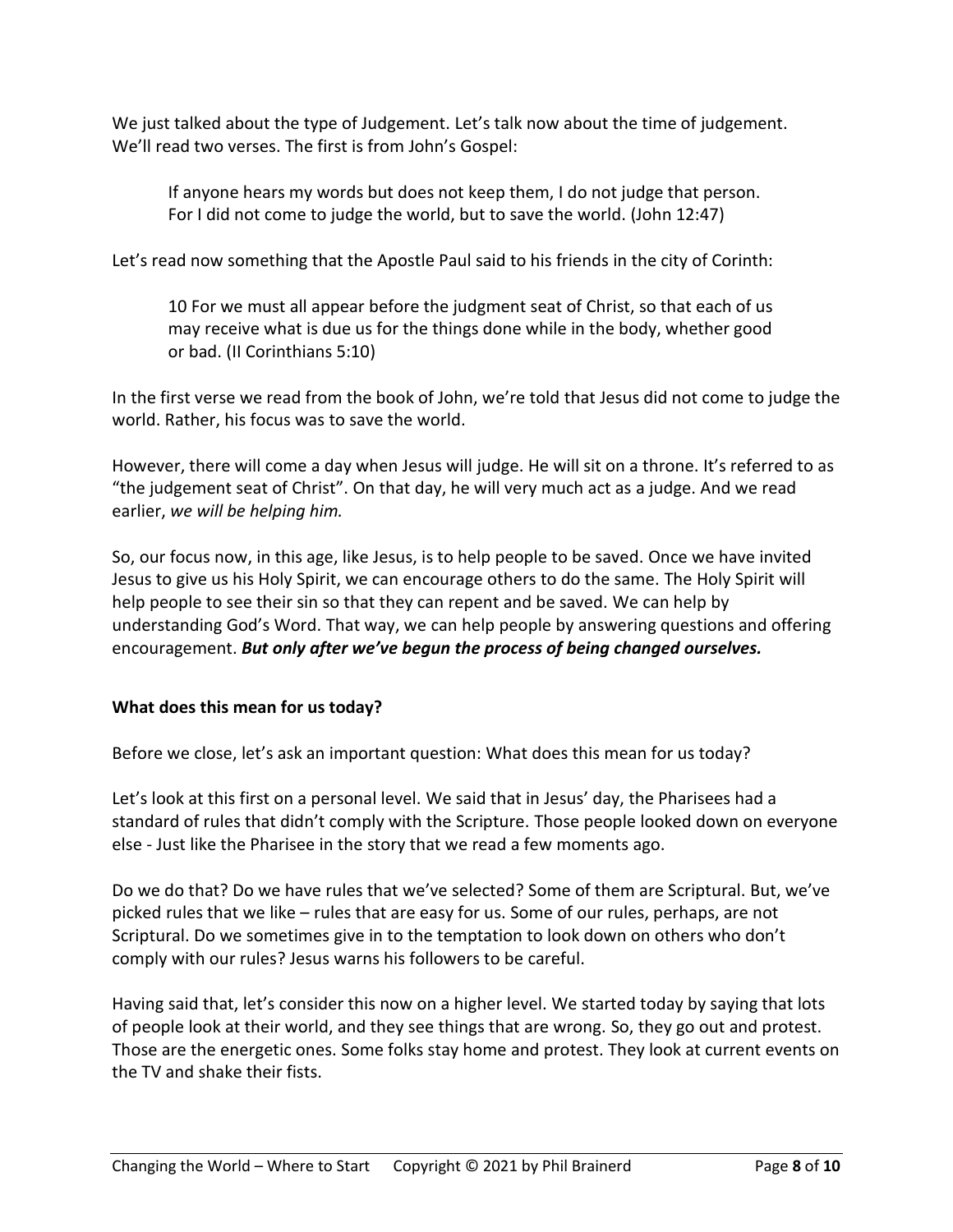Many things that are thought to be wrong are legitimate - Very legitimate.

- The environment.
- Race relations.
- Poverty.
- War.
- Justice.

These are all legitimate concerns.

But, sometimes I wonder. As serious and real as these concerns are, do they sometimes take our attention away from the command of our Lord: To look first at ourselves.

The ancient Pharisee looked to heaven and said, "Thank you Lord, that I'm not like that man over there." Then, he elaborated why he felt he was a wonderful person.

Today, I believe there are some who look into heaven and say, "Thank you Lord, that I'm not like 'those other people'. I care about the environment - I drive a hybrid car. I'm not a racist - I have a friend who's not my people group. I care about injustice - I shake my fist at the TV every time I see it in the news."

Again, things like the environment and poverty and justice are all important. But Jesus warns us: We are to look first at ourselves, no matter how noble the causes that surround us.

Most important: We are to share the Gospel of Jesus Christ. There is evil in our world because our world is filled with sinful and evil people - And you and I are among them. As long as that's true, the world will never be fundamentally changed.

Let's pull all this together.

## **Conclusion**

As we approach the end of the Christian Manifesto, it's time for us to learn principles for changing the world. We learned the first one today: Start with yourself.

We are to be careful about rendering judgement. There will come a time when we judge. When we do, we need to make sure we understand the principles taught in God's word. We are not to judge based on our own preferences, or only on those parts of God's word that we like. We need to carefully investigate. We need to take time to listen to people. We need to understand that whatever we dish out may come back to us someday. We must take the plank out of our own eye before we try to take the speck out of someone else's. Finally, we need to invite Jesus into our life so that his Holy Spirit can teach us.